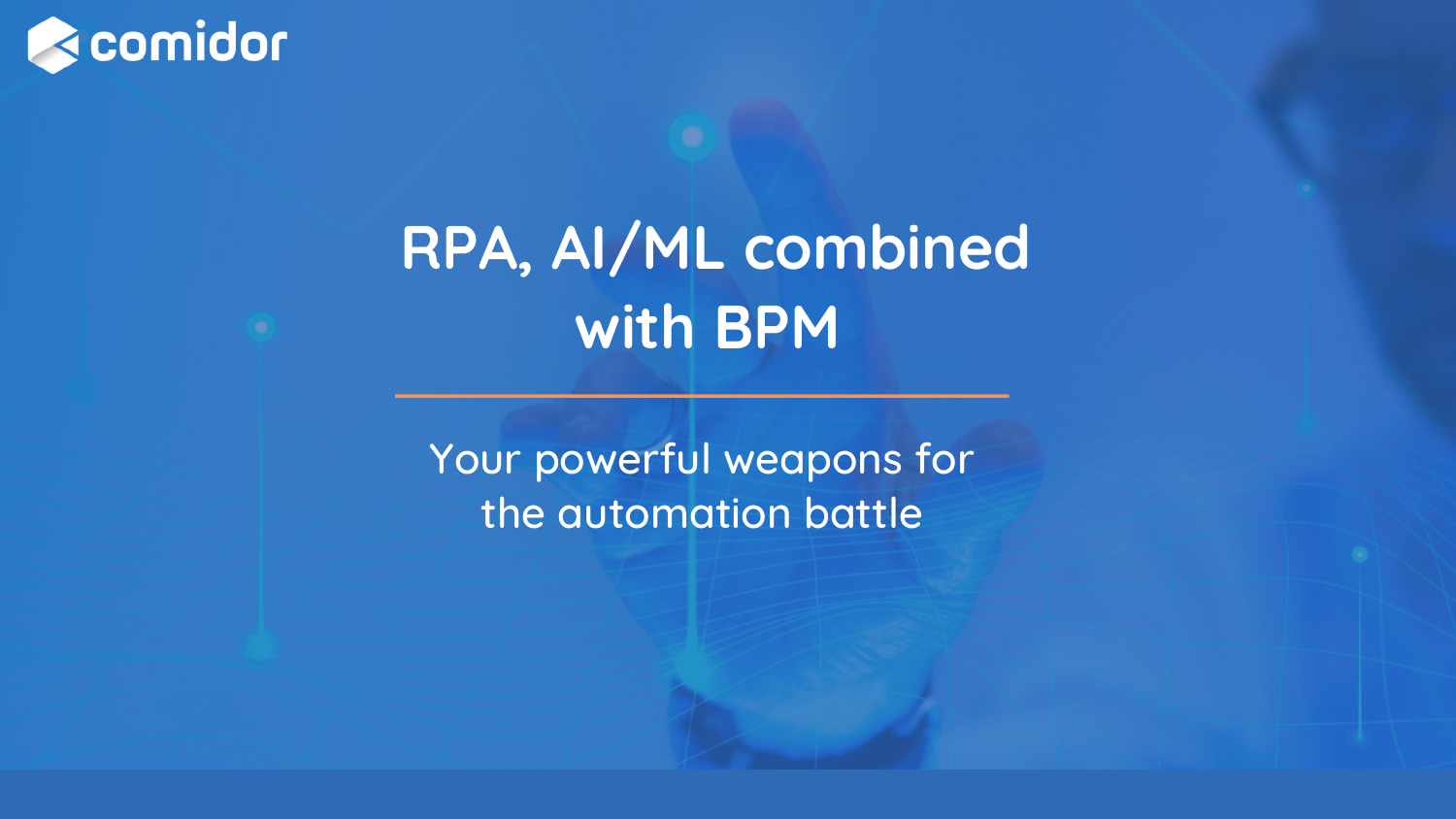#### Contents

| 6 DIGITAL AUTOMATION PLATFORMS: HOLISTIC APPROACH TO BUSINESS STRATEGY AND |
|----------------------------------------------------------------------------|
| 7 THE POWERFUL AUTOMATION TOOLS INTEGRATED IN ONE PLATFORM7                |
|                                                                            |

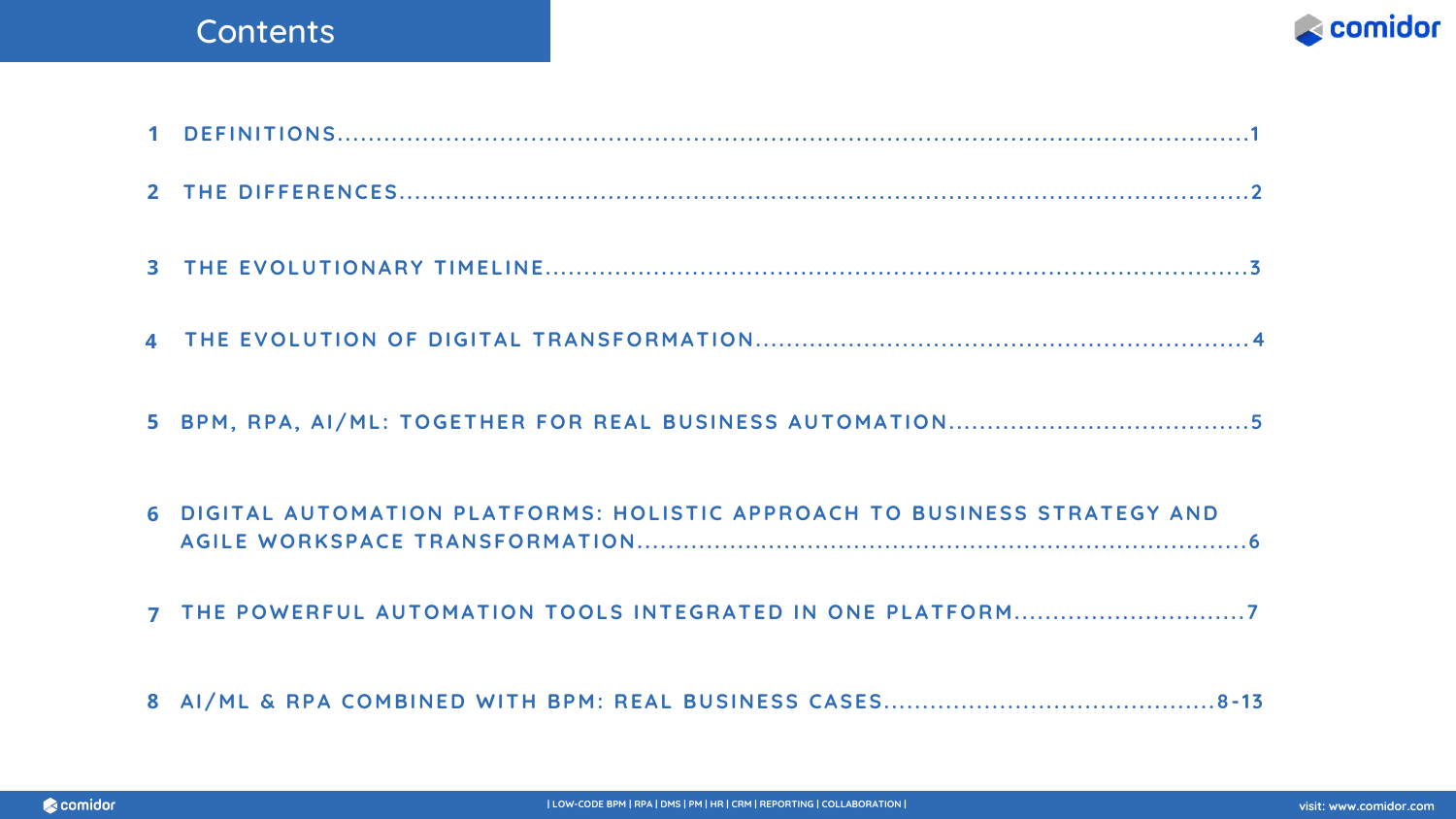#### Let's start with the definitions

A business process management platform is a software solution that helps businesses to manage and automate business processes in order to improve productivity and corporate performance. It is considered a critical component of operational intelligence as it bridges the gap between IT and Business.



#### Business Process Management (BPM)

Customer Requests and Service Orders



**Compliance** Management

RPA is a software or technology that replicates human actions, interacting within a computer environment to perform a variety of everyday work tasks. RPA uses screen scraping and other technologies to create specialised agents that can automate repetitive tasks.



#### Robotic Process Automation (RPA)

Technologies that are ideal in complicated situations where huge data volumes are involved and humans need to take decisions. AI/ML-enabled systems are capable of performing complex tasks that require extensive human thinking and activities.

#### Artificial Intelligence-Machine Learning (AI/ML)

#### Use Cases Use Cases Use Cases



Expense Reporting



Invoice Processing



Payroll



HR Information Processing



Analytics and Reporting (AI)



Decision-making (ML)



Investment Predictions (ML)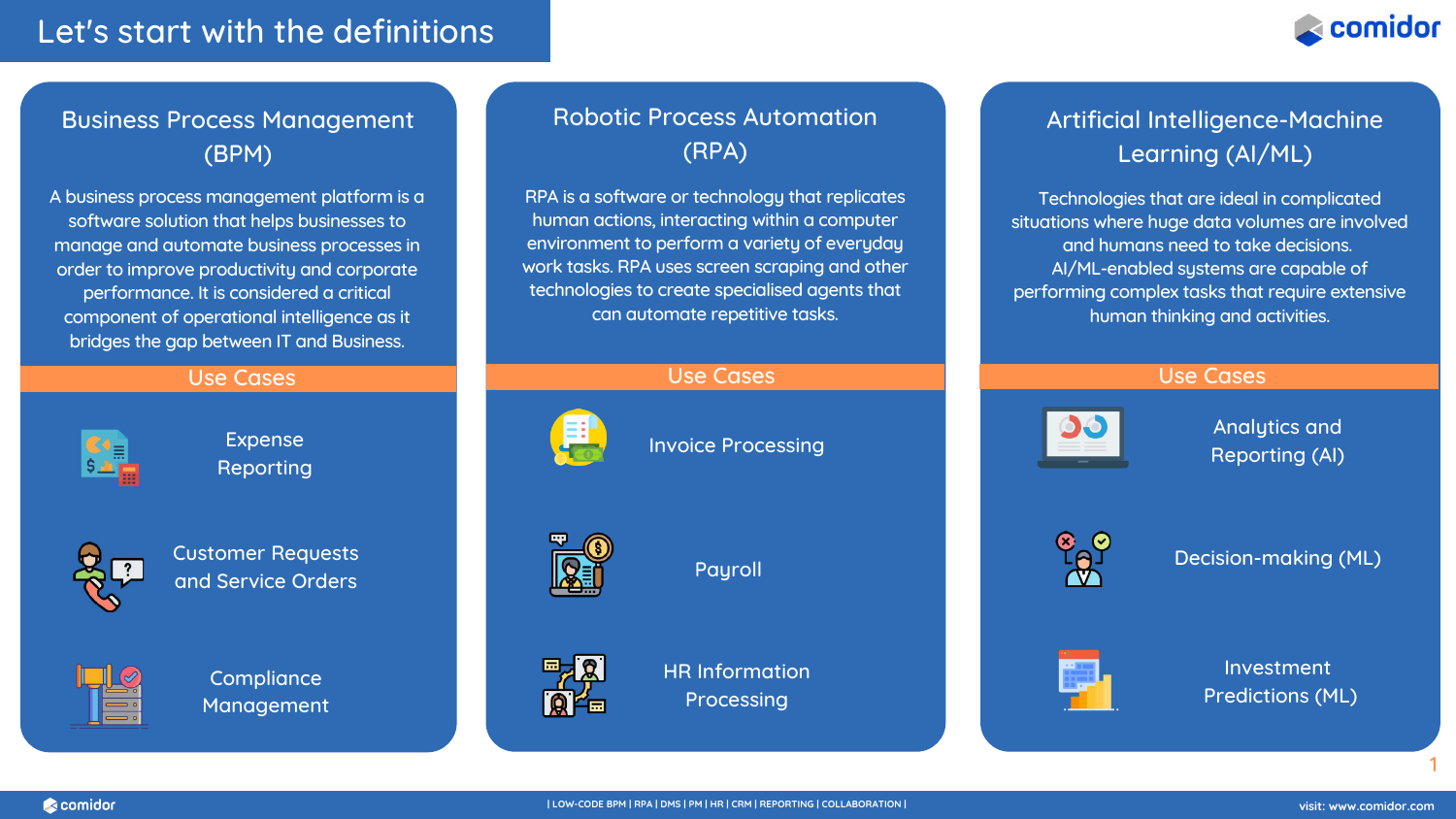#### The differences





Standardisation, orchestration, execution and optimisation of end-to-end business processes

- Automation of administrative, rule-based and time-consuming repetitive tasks
- High employee productivity in value-added tasks and activities





# $\bullet \equiv$

#### How it works how it works how it works how it works how it works how it works how it works how it works in the  $\sim$

• Skilled business people perform complex process modeling and execution based on BPMN 2.0 or flowchart diagrams and detailed business rules

#### The Results The Results The Results The Results The Results

• Algorithms, using historical process transactional data, are trained to optimise and automate existing processes

Learn from historical data, human actions and experiences to enable end-to-end process automation

**VS** interacting within a platform to perform a **VS** A computer works as an agent that emulates and integrates the actions of a human, variety of repetitive tasks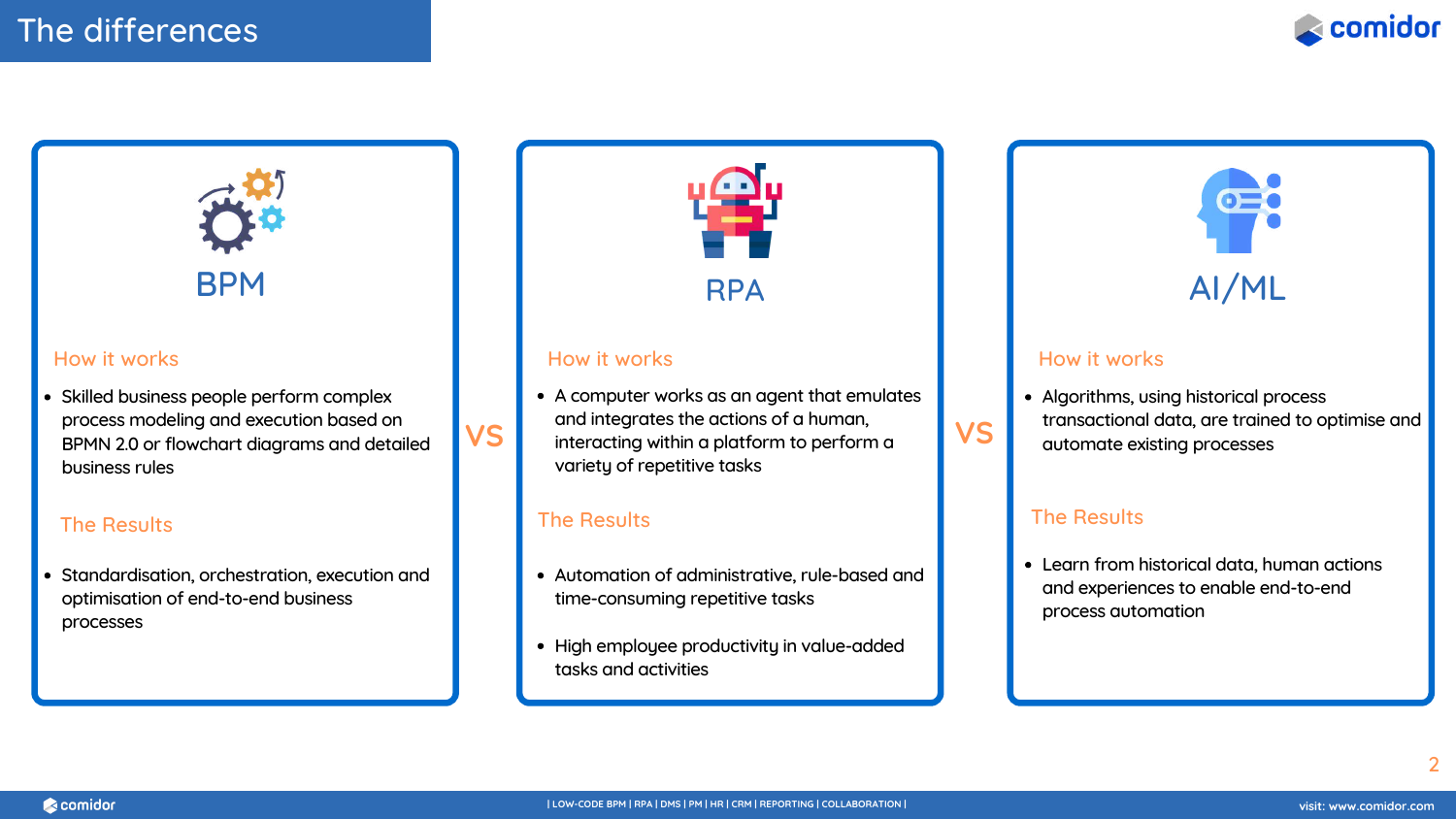For more than 30 years, BPM has been a maturing technology. In the past, a BPMS was a standalone solution that required integrations with other systems as well as extensive Business and IT consulting and services. Today, the new breed of BPMS are embracing AI, RPA, Low-code as well as Data Analytics so less integrations are needed.

AI

Autonomous

Œ

RPA





**B u sin e s s Im p a c**

**t**

While the technology was being developed for some time ago, the emergence of the RPA term can be dated to the early 2000. RPA started as Assisted RPA, so automation was achieved with human intervention.



Enterprises transform the way they work leveraging cognitive automation.

AI/ML is used in complicated situations where huge data volumes are involved and humans need to take decisions.

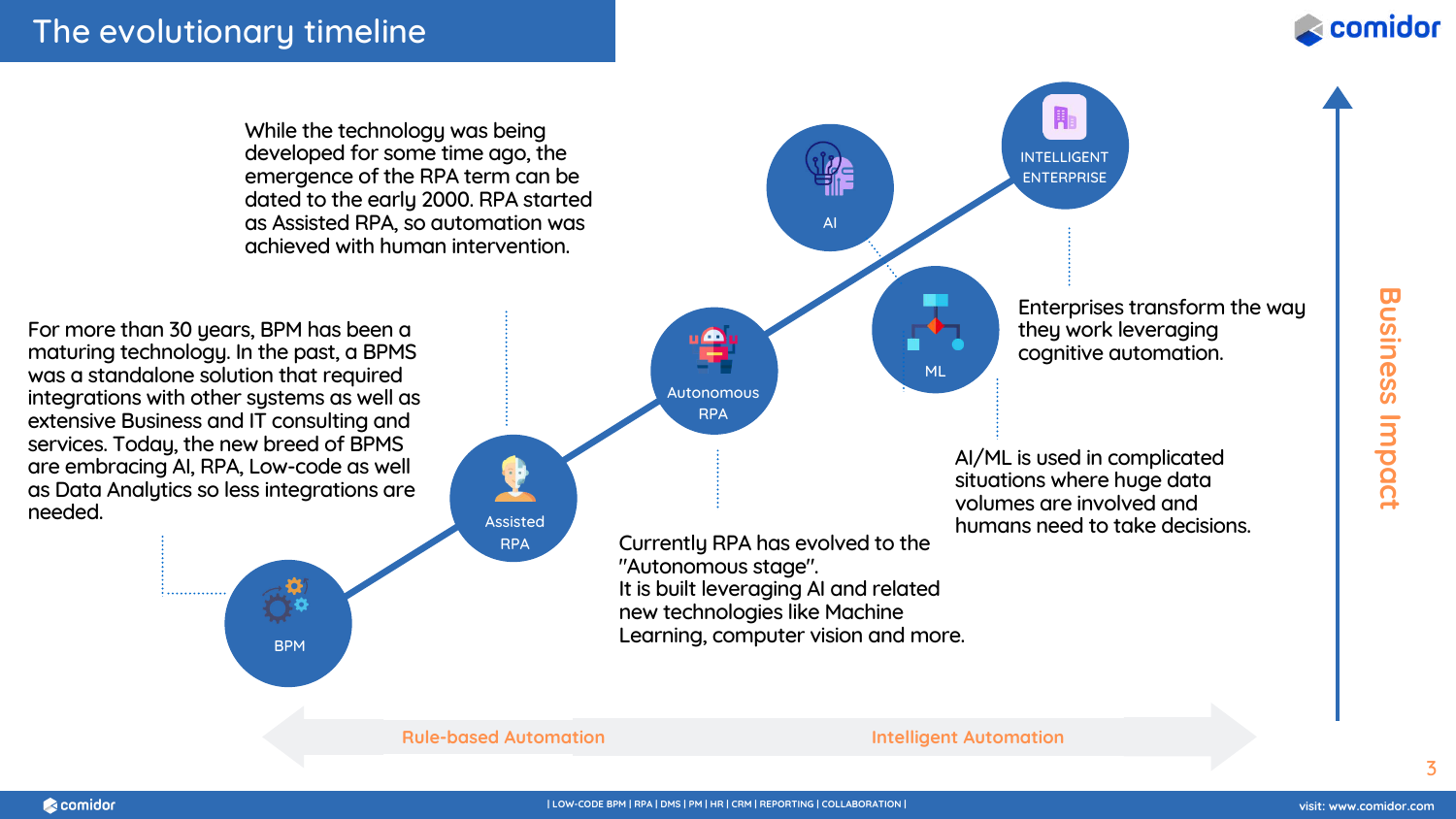#### The evolution of Digital Transformation

#### Most of the enterprises are here **Paper-based ERP BPM RPA AI/ML processes** Automation Levels A  $\mathbf{A}$  $\sqrt{1}$  $\mathfrak{A}$ Á  $\sqrt{1}$ Á.  $\mathbf{A}$  $\mathbf{A}$  $\blacklozenge$  $\blacklozenge$  $\clubsuit$ 系 全  $\mathbf d$  $\tau$  $\tau$  $\tau$  $\tau$  $\frac{1}{\sqrt{2}}$  $\frac{\Delta}{\Box}$  $\frac{1}{\sqrt{2}}$  $\frac{1}{\sqrt{2}}$  $\frac{1}{\sqrt{2}}$  $\triangleq$  $\frac{1}{\sqrt{2}}$  $\frac{1}{\sqrt{2}}$  $\bullet$  $\bullet$  $\bullet$  $\bullet$  $\bullet$ 学  $\bullet$  $\bullet$

**Recomidor** 

TROW-CODE BPM | RPA | DMS | PM | HR | CRM | REPORTING | COLLABORATION | TROWNSHIP | TROWNSHIP | TROWNSHIP | WA













**0% 10-20% 30-50% 70-80%**

**90%** <sup>4</sup>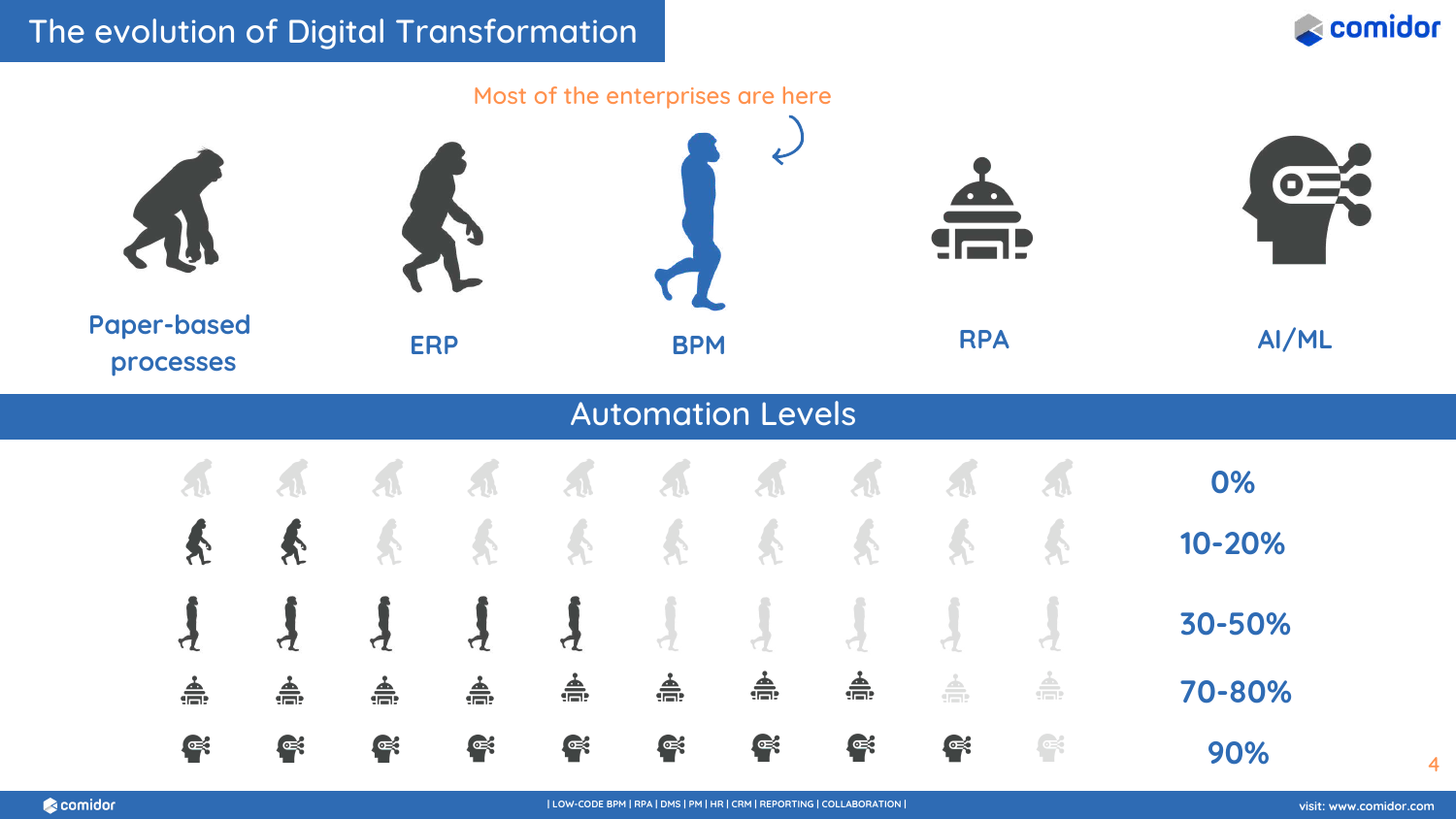Business Automation has become a top priority in the digital transformation strategy for almost all organisations.

### **Business** Automation





Business Automation, powered by RPA, AI/ML and BPM, creates a new business environment of humans and machines working together.

Robots take the burden of the mundane workload and humans are free to perform more demanding work which requires critical thinking and emotional intelligence.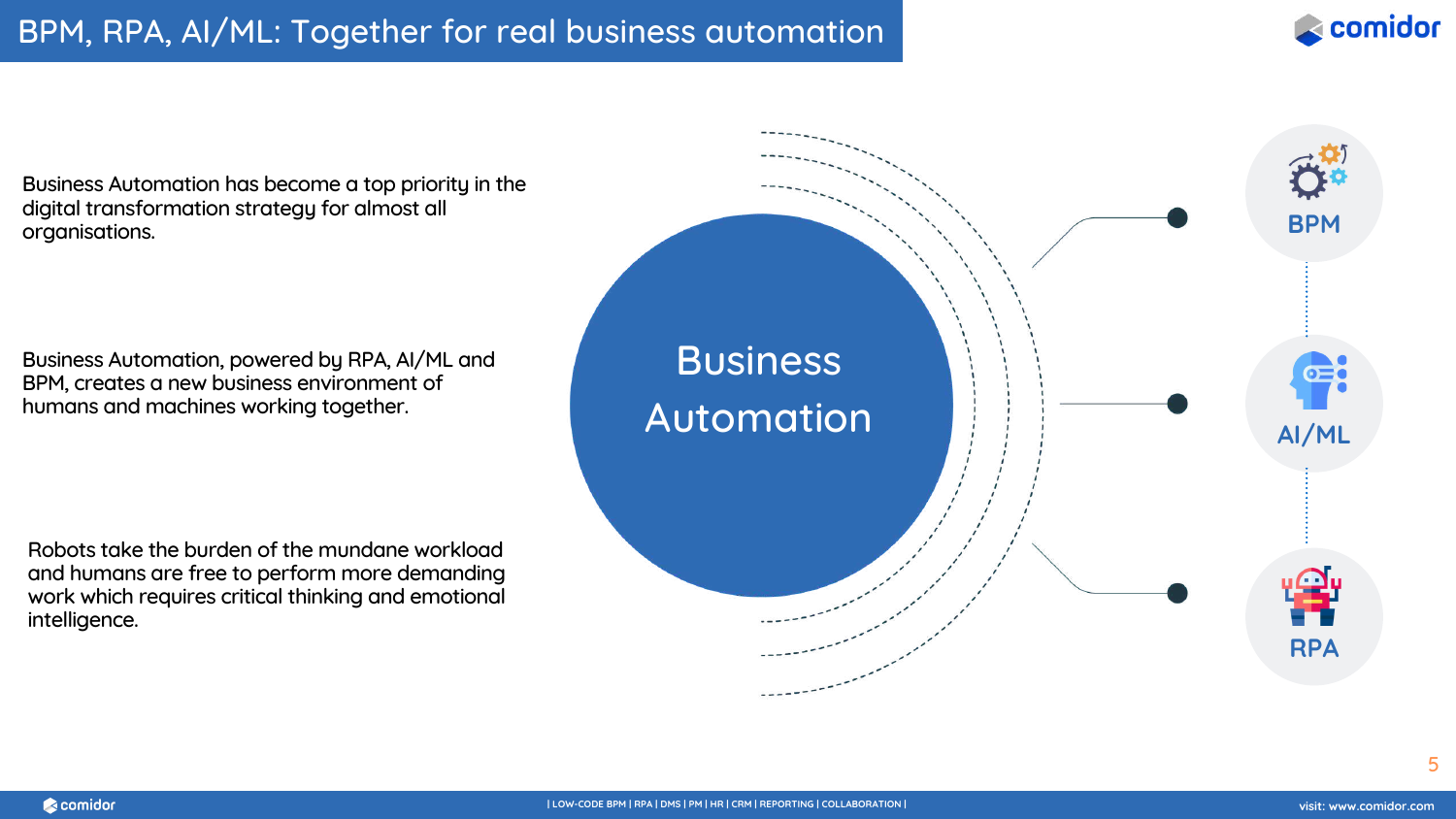### Digital Automation Platforms: Holistic approach to business strategy and agile workspace transformation

**Recomidor** 

AI/ML and RPA combined with human-centric technologies, such as Enterprise Low-Code and Enterprise Architecture, revolutionise work, while at the same time enable business professionals to design better organisations and work faster and more effectively.

The new breed of digital automation platforms (DAPs), like Comidor, born of earlier business process management software, are now embracing AI, RPA, as well as Data Analytics to predict and manage change, risk and opportunity.

> **Users work more effectively and business leaders make better and faster decisions**



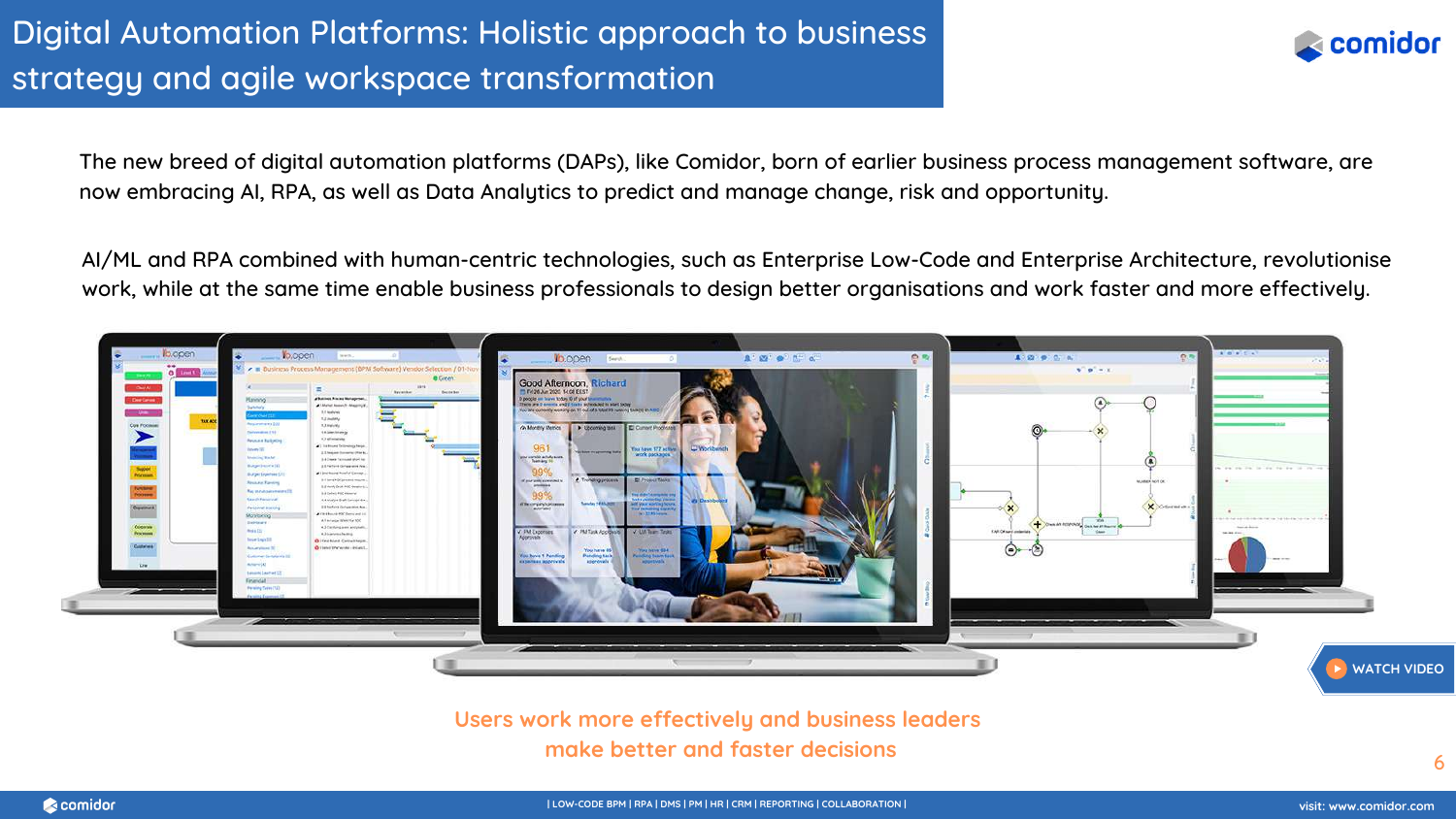

**Recomidor** 





**Document Image Analyser (AI)**



#### **Text Classification (AI)**

#### The powerful automation tools integrated in one platform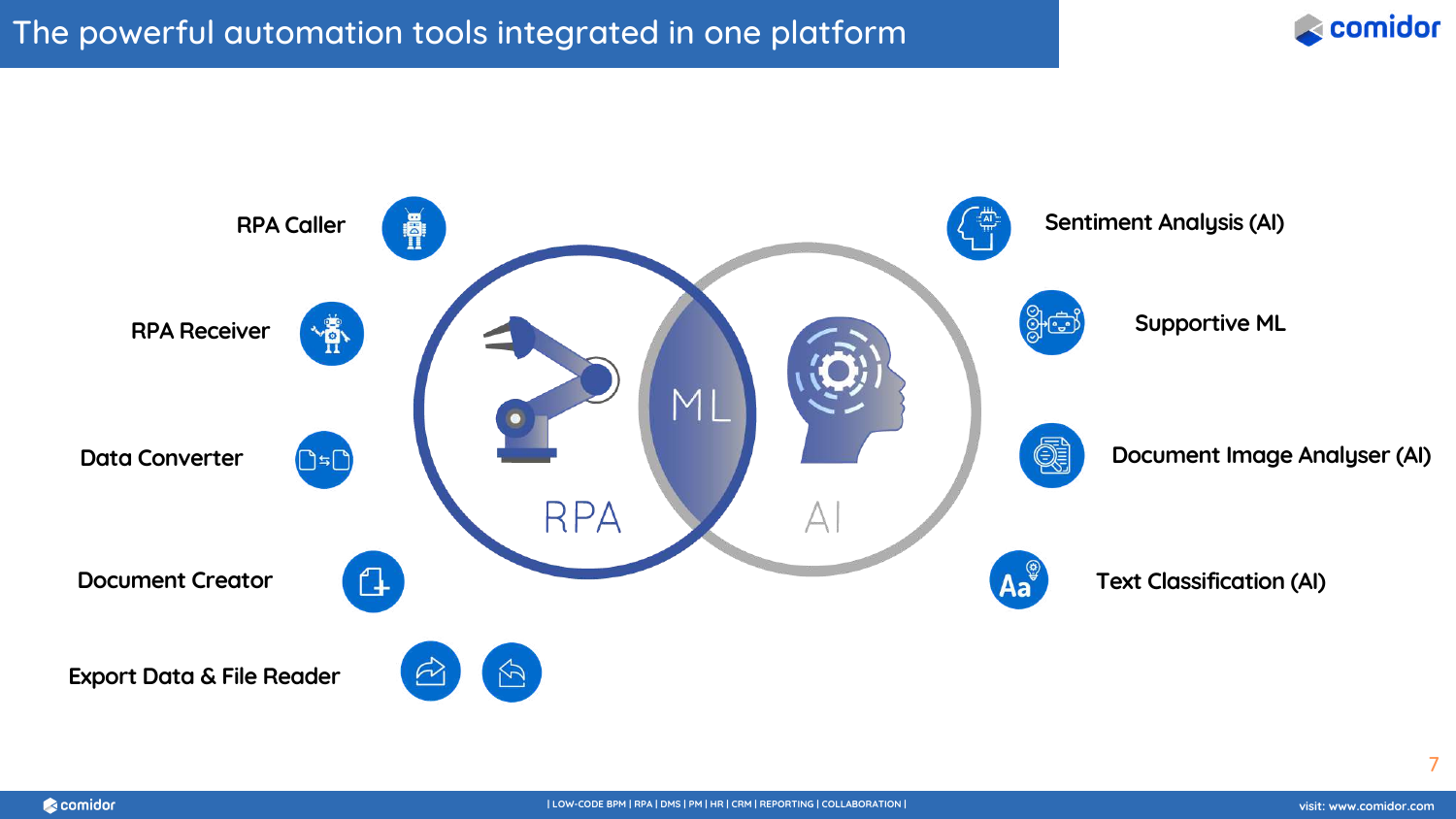#### BPM, RPA and AI/ML in a nutshell





#### **Automation Level 1: BPM**

The first stage includes the process modeling, a technique that is designed to understand and describe the process. It connects and improves the communication between the current and the future state of the process.

#### Example

This example of a purchase order process shows that a task is assigned to a user who is responsible for creating the order document to be sent to the vendor.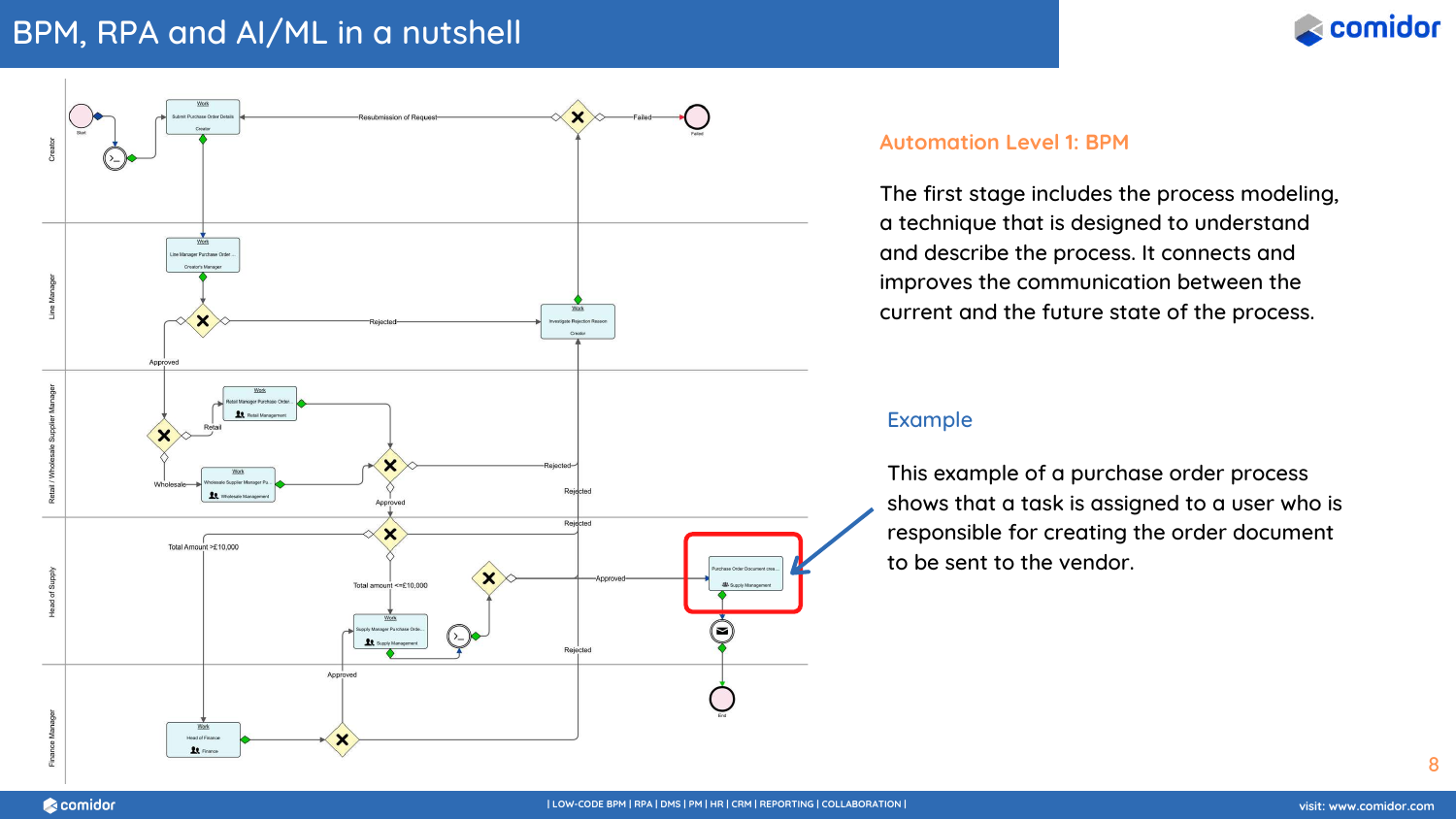#### BPM, RPA and AI/ML in a nutshell

#### **Automation Level 2: RPA**

In the second stage of the automation, an RPA component is inserted in the workflow to automate the document creation, save valuable time from the employees, eliminate typography errors and increase productivity.





The previous manual task is replaced with the Document Creator, a powerful RPA component that automates the purchase order document generation.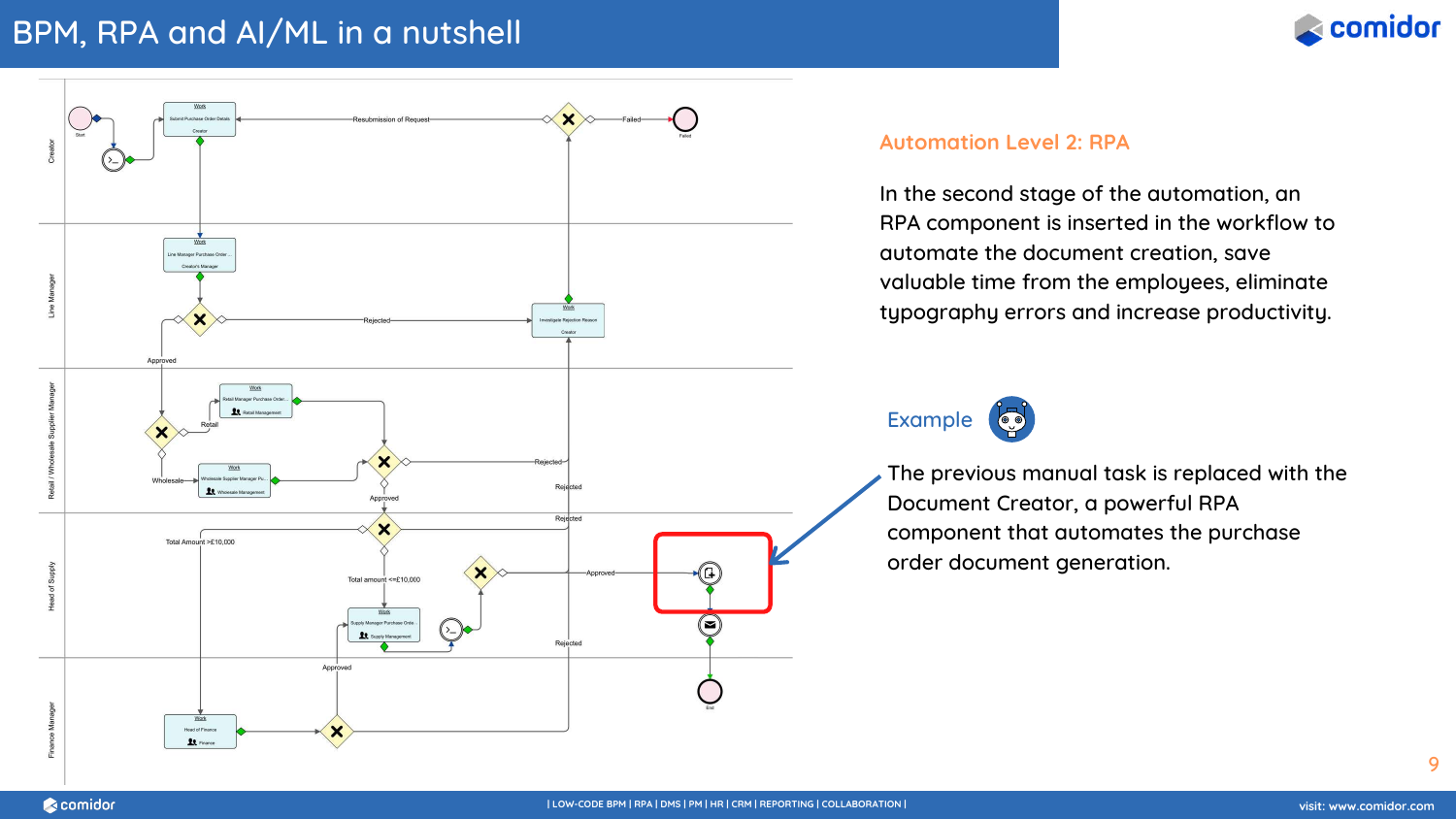#### Example



### BPM, RPA and AI/ML in a nutshell





#### **Automation Level 3: AI/ML**

In the third stage of the automation, a Machine Learning model is implemented to assist the decision-making process.

In the workflow, two Supportive ML components are added.

**ML Component are used:** to support the decision-making process of the Head of Finance and Supply Manager.

**Why/How:** The ML algorithm gathers historical data from previous decisions and suggests a new one that is evaluated by the responsible.

**Result/Benefit:** The approval/rejection decision process is fast and evidence-based. Credibility and human error elimination are achieved.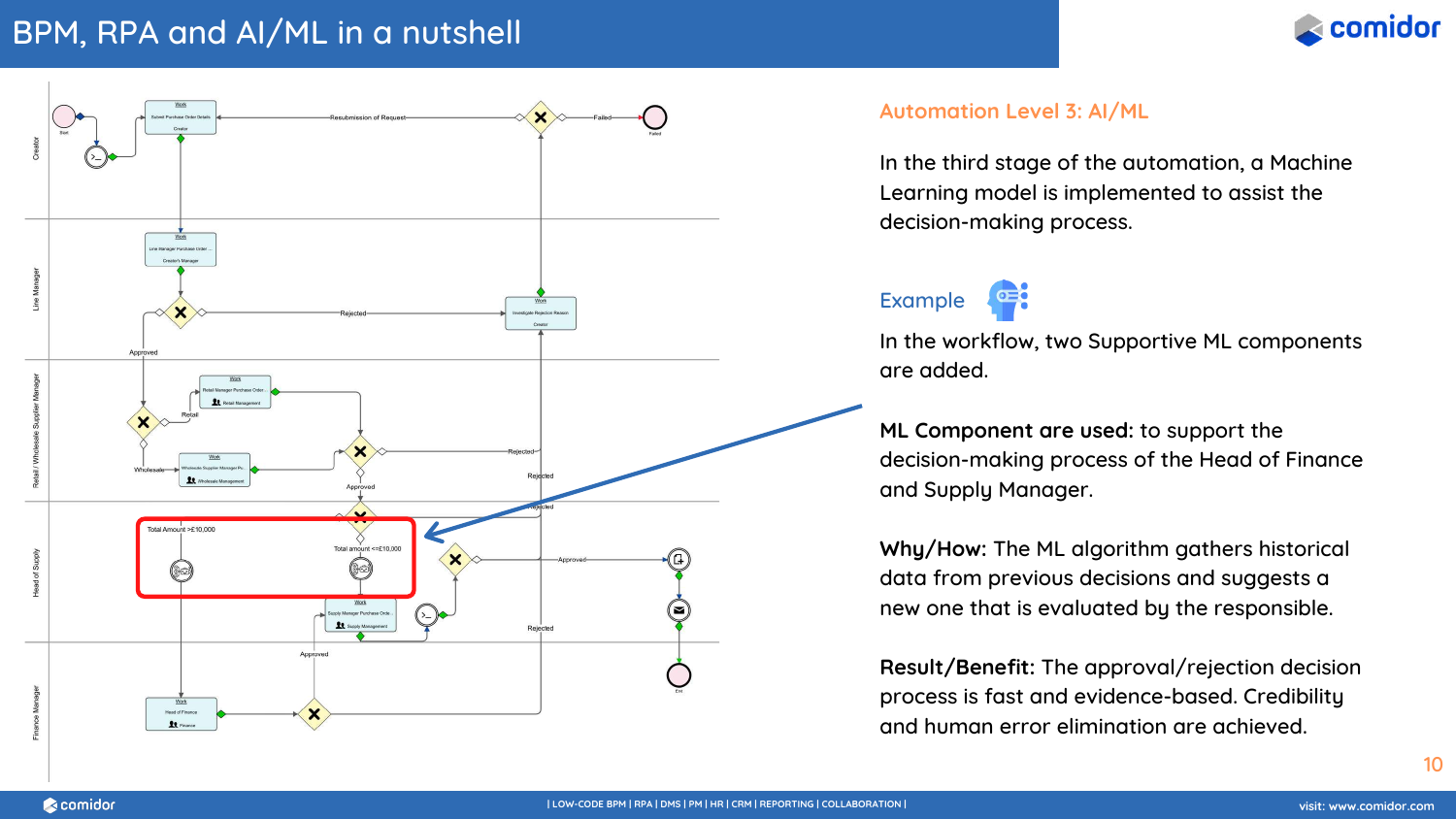A purchase order is the official confirmation of an order. It is a document sent from a purchaser to a vendor that authorises a purchase. The business need was:

- the creation of an automated multi-level approval workflow
- real-time reporting with vital insights for every purchase order

#### **The Solution**

### AI/ML & RPA combined with BPM: Real business cases

#### **2. Purchase Order**

#### **The Case**

The user fills in the details of the order. Afterwards, the order request is sent to the responsibles for approval. If the order is approved, the Doc Creator, a Comidor RPA component automatically creates the document that will be sent to the vendor.





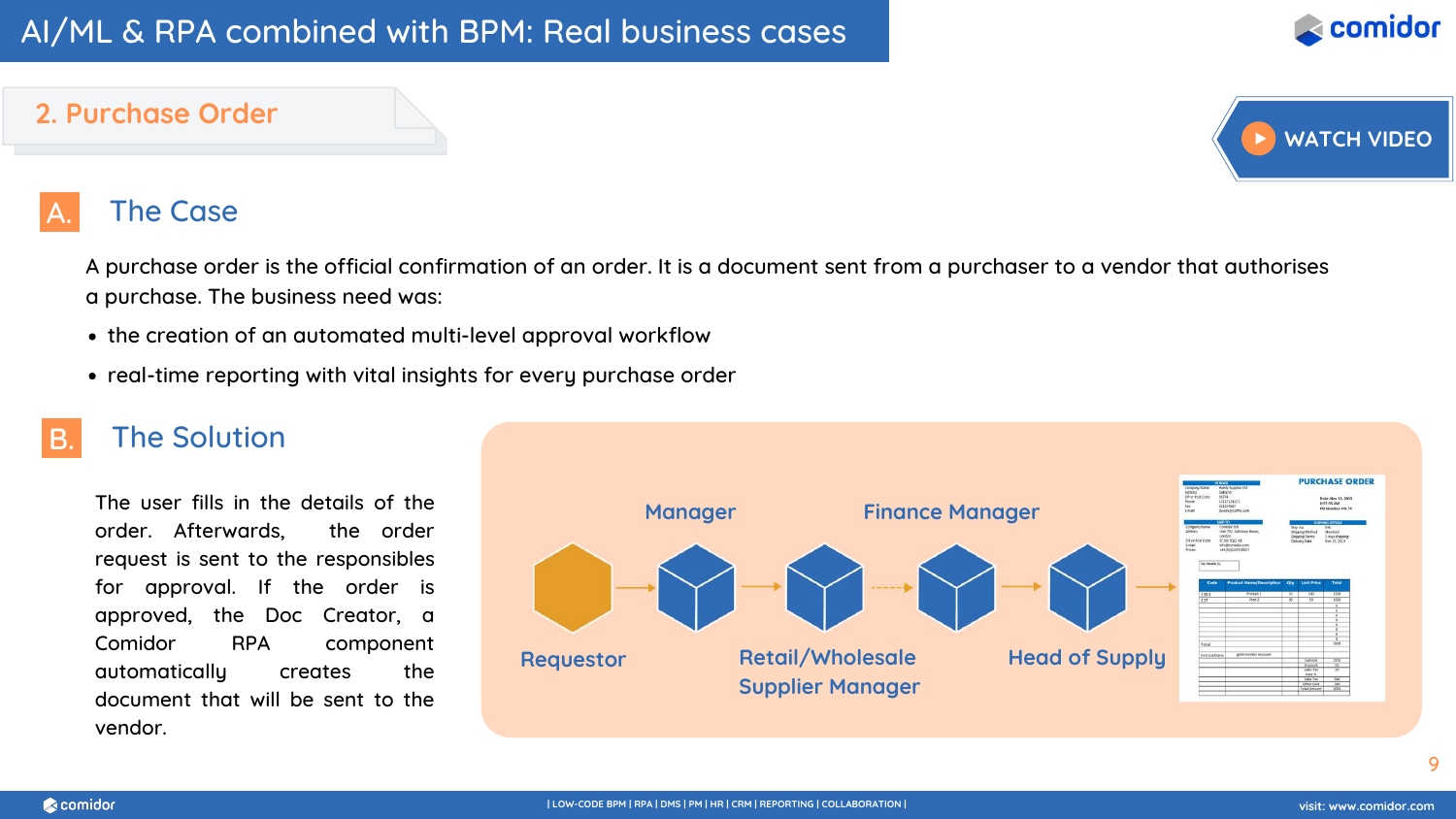A pharmaceutical corporation needed to verify the contact details of pharmacies it conducts business with. The details included information on post codes, addresses, phone numbers, etc. The verification process, executed manually once a month, was a time-consuming process since the responsible employee had to verify information correctness for every pharmacy through Excel files and multiple websites, and update the company's database, if necessary.

#### **The Solution**

### AI/ML & RPA combined with BPM: Real business cases

#### 1.**Customer Verification**

#### **The Case**

Implementing an RPA-enabled workflow, the verification process is now fully automated. The process starts by uploading an Excel file with the latest ERP contact information and an Excel file containing the latest correct contact info, downloaded from a central hub or acquired by email from an external source.



The engine checks one by one all the entries of the first file, and compares them to the second file.

If a contact is not found in the second file, the system tries to find the contact info in a list of websites depending on the customer type. If the contact is found, it fetches back the correct contact information. The process produces three files: a file with contacts with matching information, a file with contacts with not matching information, and a file with contacts that were not found in both the Excel and relevant website.





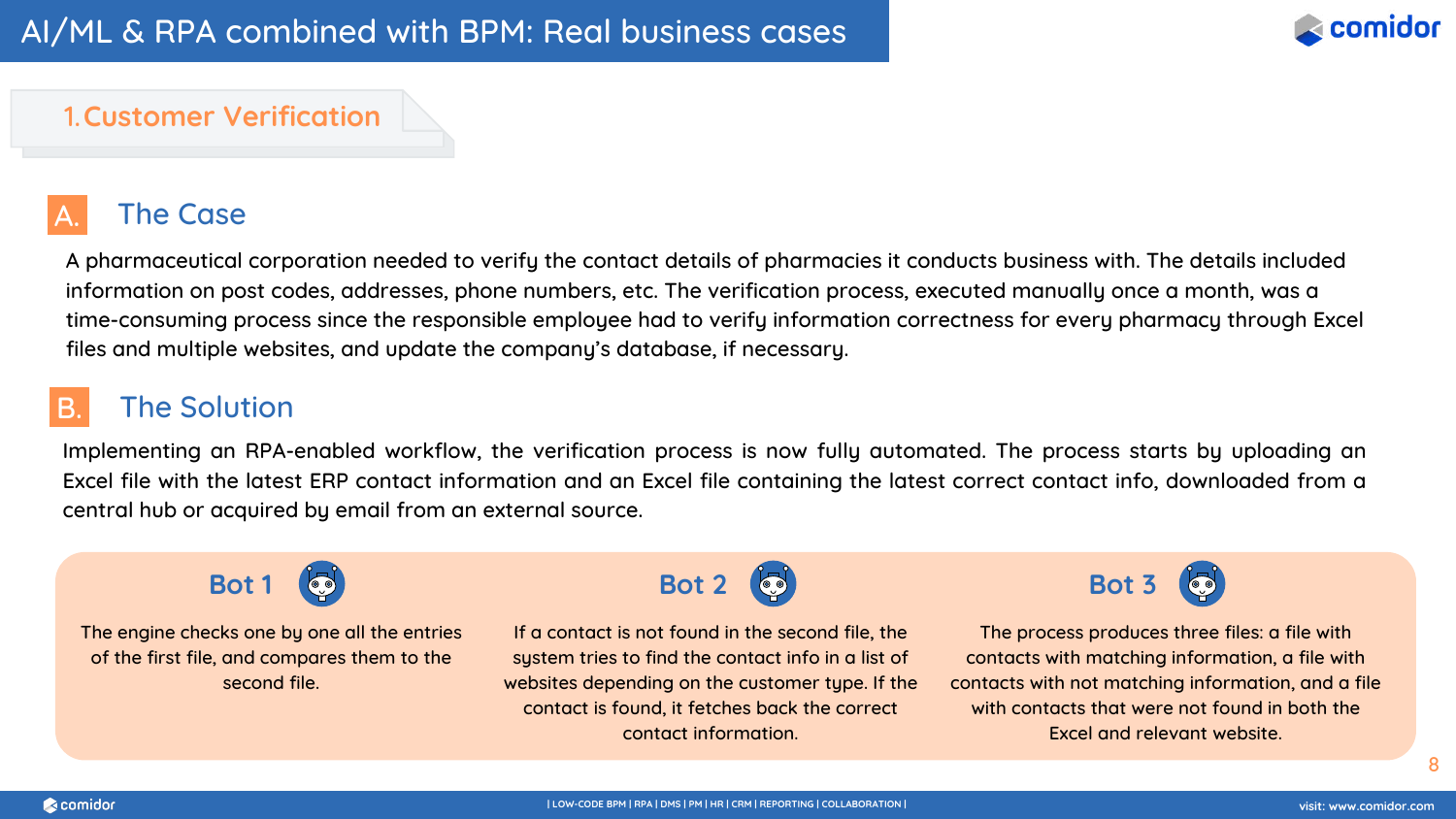

The Sales Order is raised by the Sales team based on customer requests and then sent to the Production team to either produce or pick the goods. The Sales Order provides these teams with the required information to carry out their tasks without having to complete the lengthy paperwork.

#### **The Solution**

### AI/ML & RPA combined with BPM: Real business cases

#### **3. Sales Order**

#### **The Case**

The Sales agent places the order in Comidor for approval. If the order is accepted, inventory stock check is performed by the Production department.

If there is no stock availability, a sub-process is triggered and assigned to the Production department.

Otherwise, the RPA agent places the order in a 3rd party system.



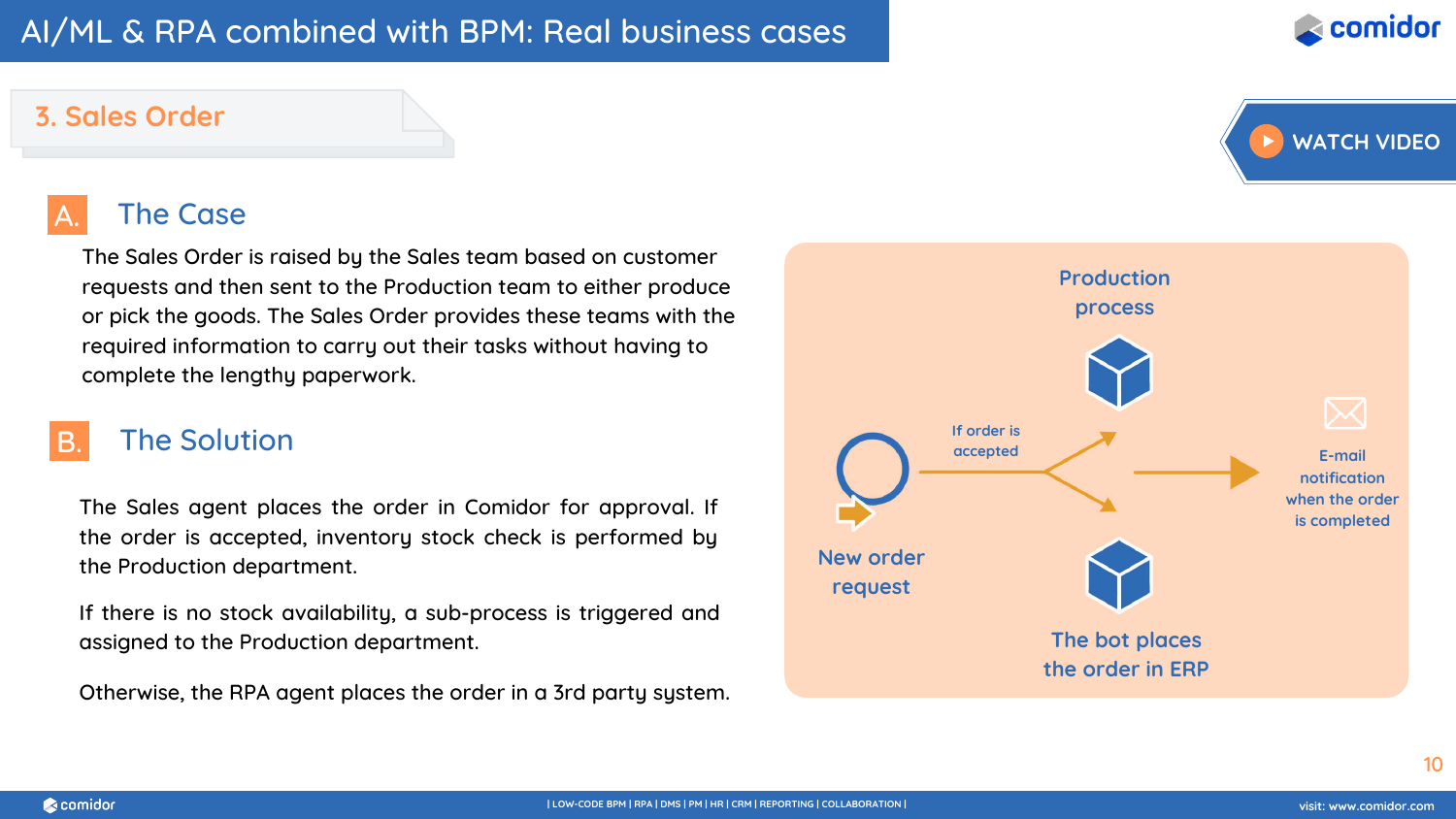

This process requires to check if a supplier is active. This check needs to be performed in ERP and send data into Comidor, where the process is orchestrated.

The cross-check of orders and invoices in ERP and the data transfer to Comidor is time-consuming and causes huge delays.

#### **The Solution**

### AI/ML & RPA combined with BPM: Real business cases

#### **4. Supplier Evaluation**

#### **The Case**

An RPA-enabled workflow is designed. More specifically:



- The employee adds the supplier details in Comidor
- The RPA bot logs in the ERP and searches for the last transaction date. The date is fetched automatically in Comidor
- If the transaction has occurred within the current year, employees proceed to the supplier evaluation



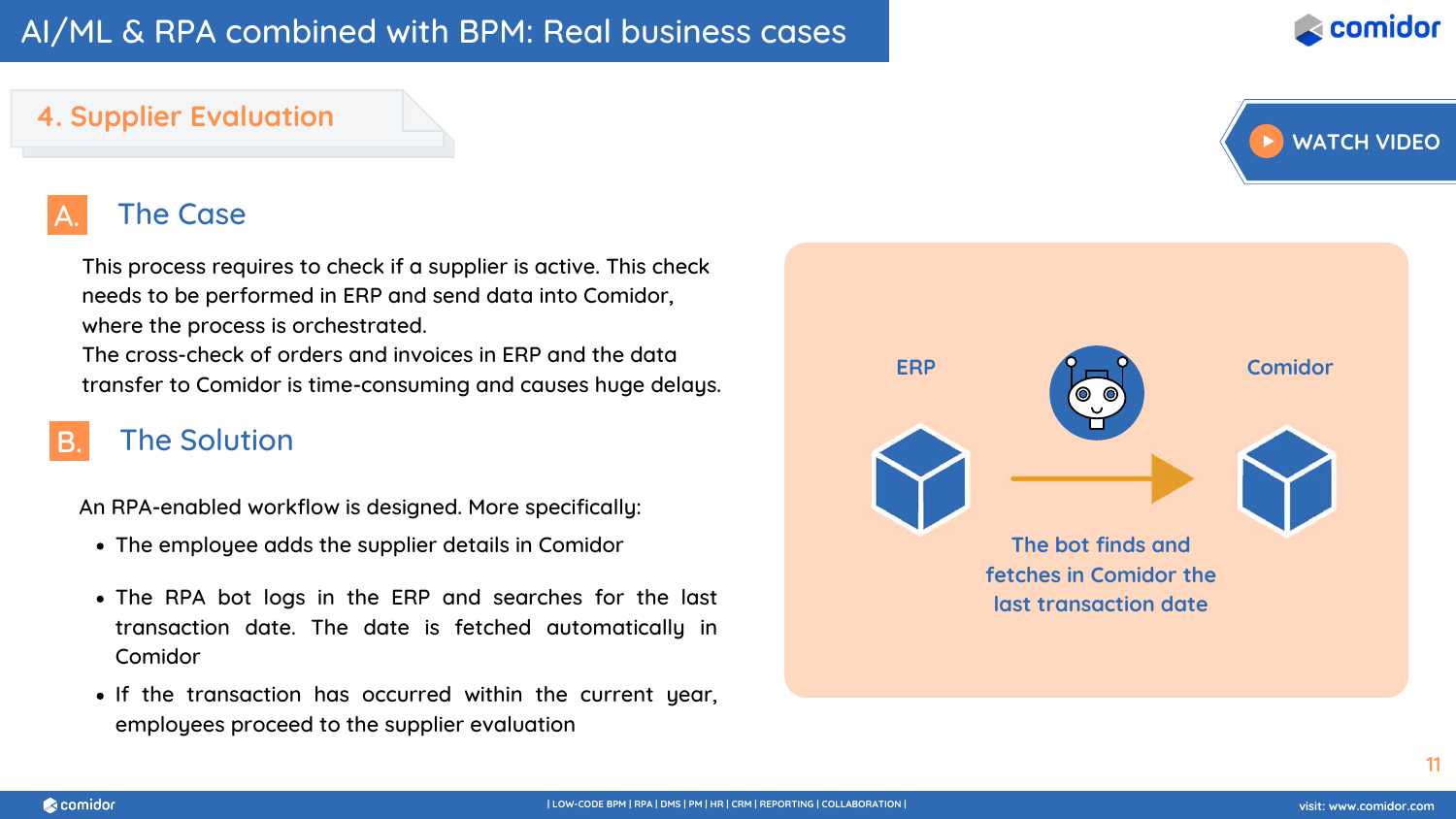

The main need was to manage all loan requests. Comidor's ML model is used to assist with the decision-making process. It establishes patterns based on historical data and creates a decision on the creditworthiness of a borrower.

#### **The Solution**

- The algorithm gathers the details for every borrower
- Based on the annual salary and the credit score, it indicates a decision
- The employee accepts or rejects the decision

### AI/ML & RPA combined with BPM: Real business cases

#### **5. Loan Requests**

#### **The Case**

A workflow with supportive ML functionality is designed. More specifically:



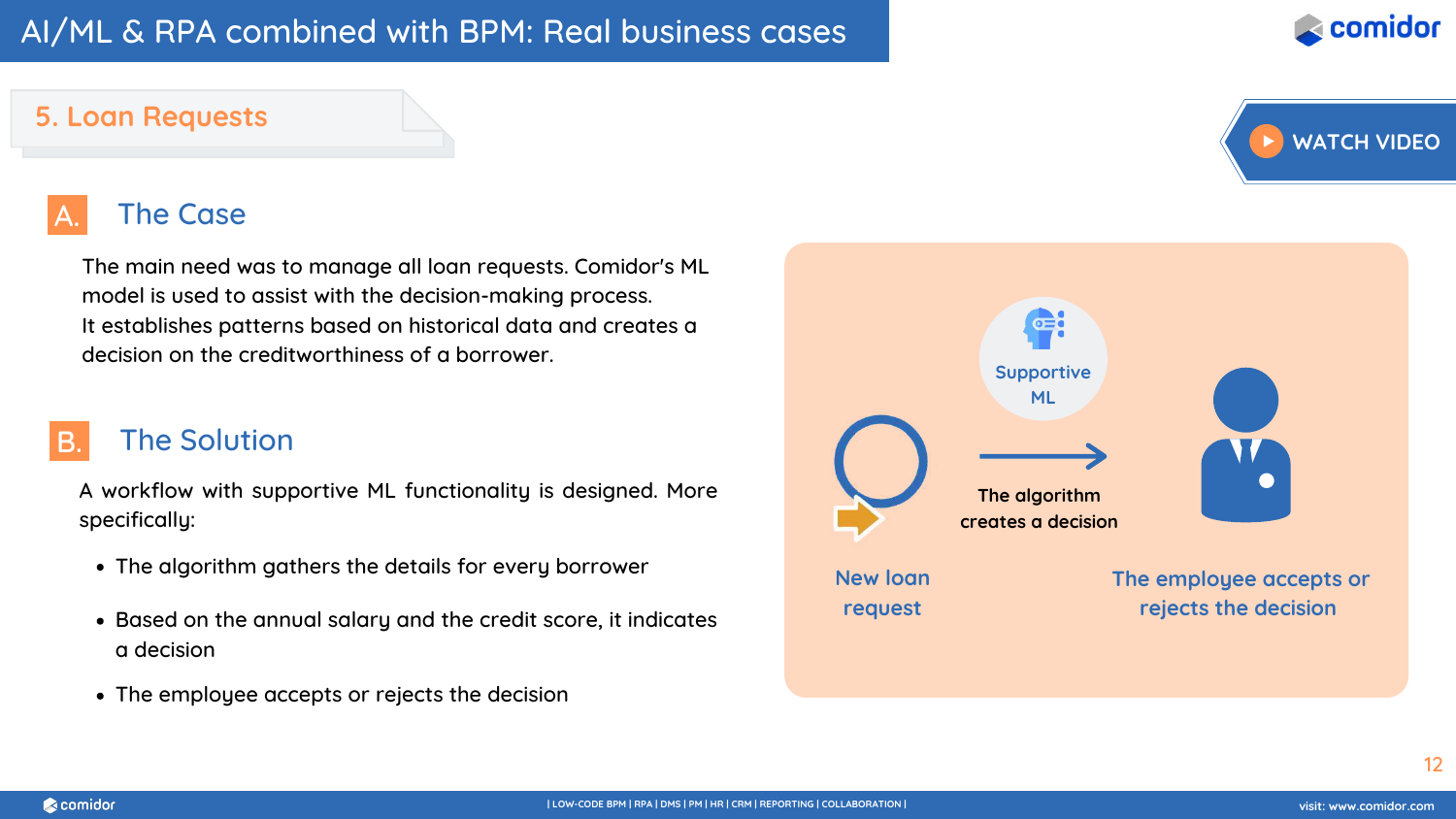An RPA-enabled workflow with two bots is designed. In this way, the reporting is performed accurately, quickly and at low cost. The following steps are involved:

The **business need** behind this process is to **automatically generate financial reports** by processing entries from **three different systems**. Before the RPA-enabled automation, financial managers had to manually enter, copy, and transcribe data into an Excel file for internal financial reporting purposes.

#### **The Solution**

- A Sikuli bot navigates through three different systems (SAP, HR System, Comidor Project Management) and gathers the necessary data (Expenses, Personnel Rates, Tasks)
- The Excel Processor bot processes all the data and generates the report in an Excel file
- Τhe report is sent automatically to the financial managers via email

### AI/ML & RPA combined with BPM: Real business cases

#### **6. Financial Reporting-Projects**



#### **The Case**





**The process runs on a scheduled predefined time period (hour, day, week etc).**